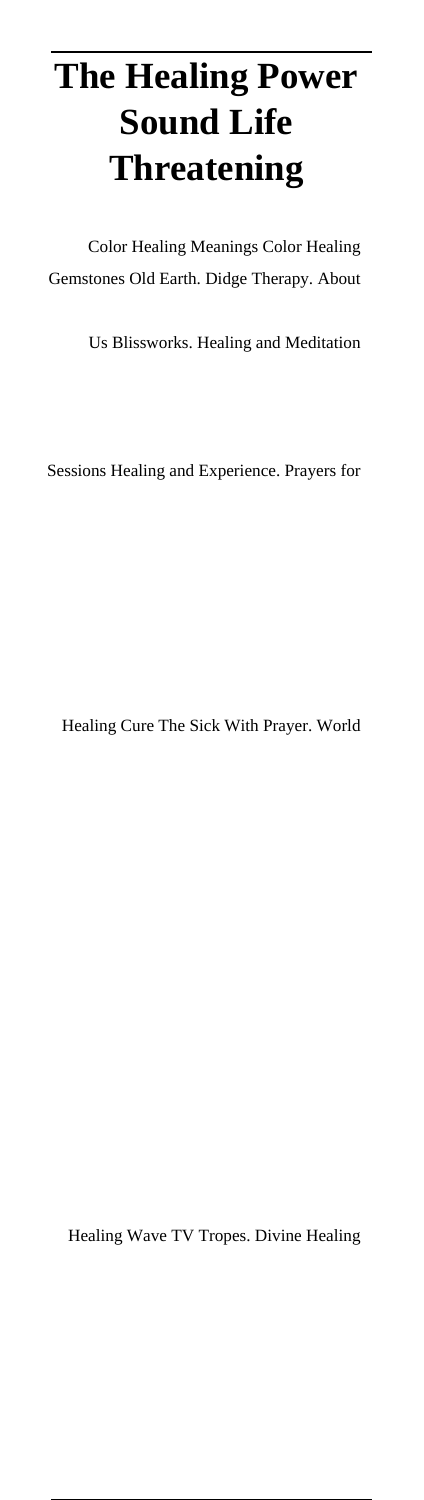Attitudinal Healing Connection Inc. prayer for this day healing prayer thanksgiving prayer. Healing and Meditation Sessions NEWS. The Brain's Way of Healing Five Incredible New Ways To. Testimonials Healing from a distance John of God Healing. Alternative medicine Wikipedia. Margaret J Wheatley What Do We Measure and Why. Adrenal Fatigue Symptoms amp Healing Alternatives. eReaderGirl â€" Rescuing Your

Wallet from Overpriced Ebooks. Amazing

Stories Christian Testimonies Healing

Miracles. The Healing Power of Green

Spaces Urban Planning and. To Touch Or Not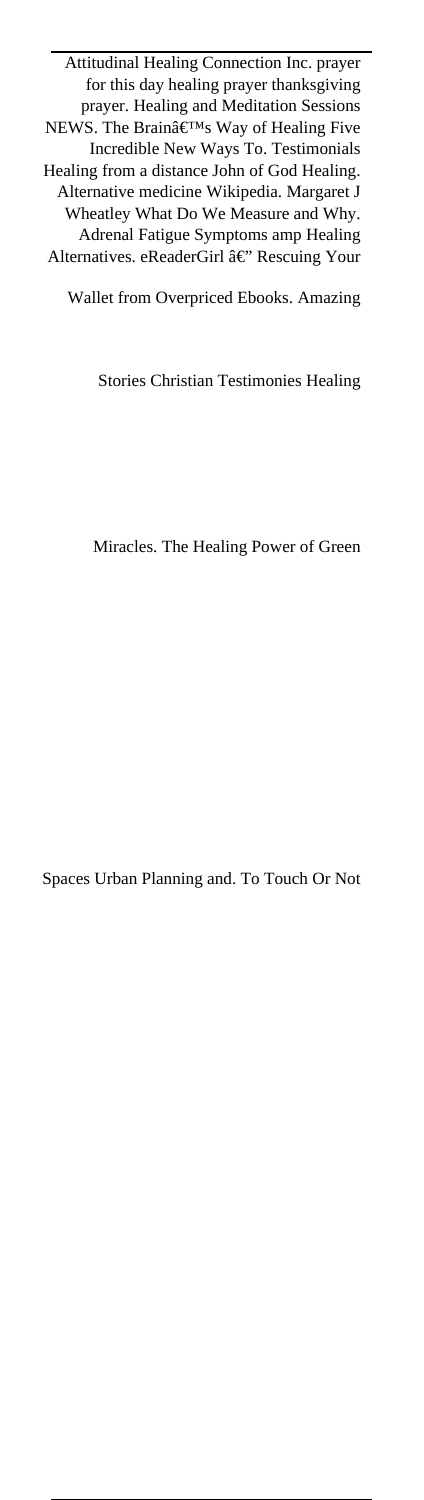#### **color healing meanings color healing gemstones old earth**

june 21st, 2018 - color healing meanings color healing gemstones and how to heal with color and light energy reiki color divination'

#### '**Didge Therapy**

June 24th, 2018 - Didgeridoo Sound Therapy Didgeridoo Sound Therapy Is A Holistic Health Modality Used To Promote A Healthy Mind Body And Spirit Joseph B Carringer Didgeridoo Sound Therapist''**ABOUT US BLISSWORKS JUNE 23RD, 2018 - OVER THE LAST TWELVE YEARS AHBRA HAS BUILT A SUCCESSFUL PRACTICE FOCUSING ON THE OVERALL QUALITY OF LIFE FOR THOSE SUFFERING FROM PAIN AHBRA SPECIALIZES IN INJURY AND SURGERY RECOVERY RELIEF FROM CHRONIC PAIN POSTURAL DISFUNCTION DISEASE AND GENERAL DISCOMFORT DUE TO OVERUSE AND WORK RELATED STRESS**'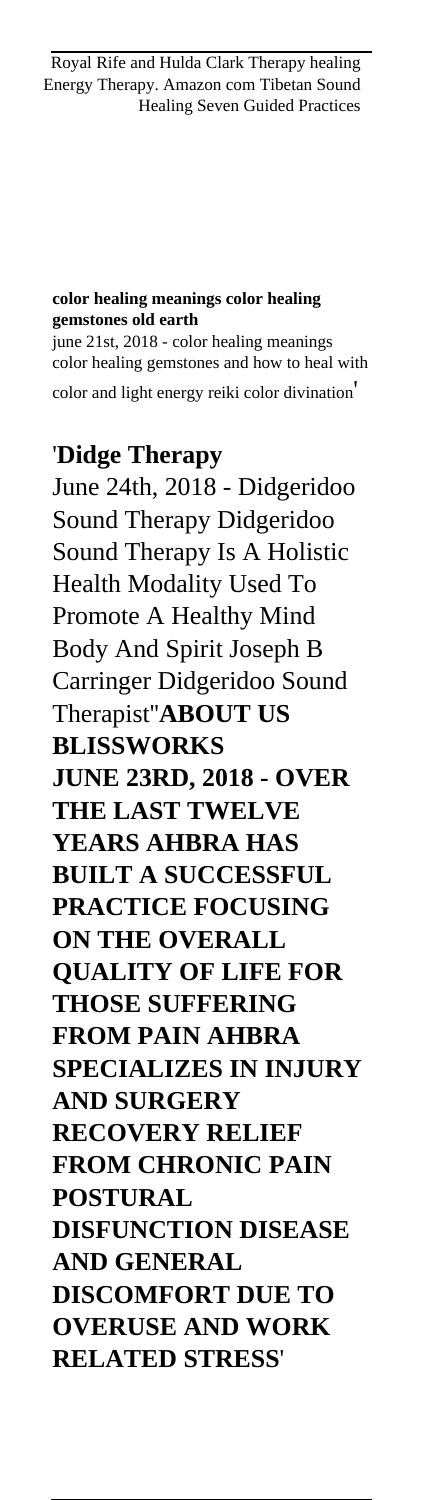## '*HEALING AND MEDITATION SESSIONS HEALING AND EXPERIENCE JUNE 24TH, 2018 - HEALING AND MEDITATION SESSIONS THROUGH THE TEACHING OF BRUNO GRöNING*''**Prayers for Healing Cure The Sick With Prayer**

June 25th, 2018 - A Prayer to Jesus for

Healing Dear Lord You are the Just judge

Holy and True You are the Most High God

You give us life You hold all power in your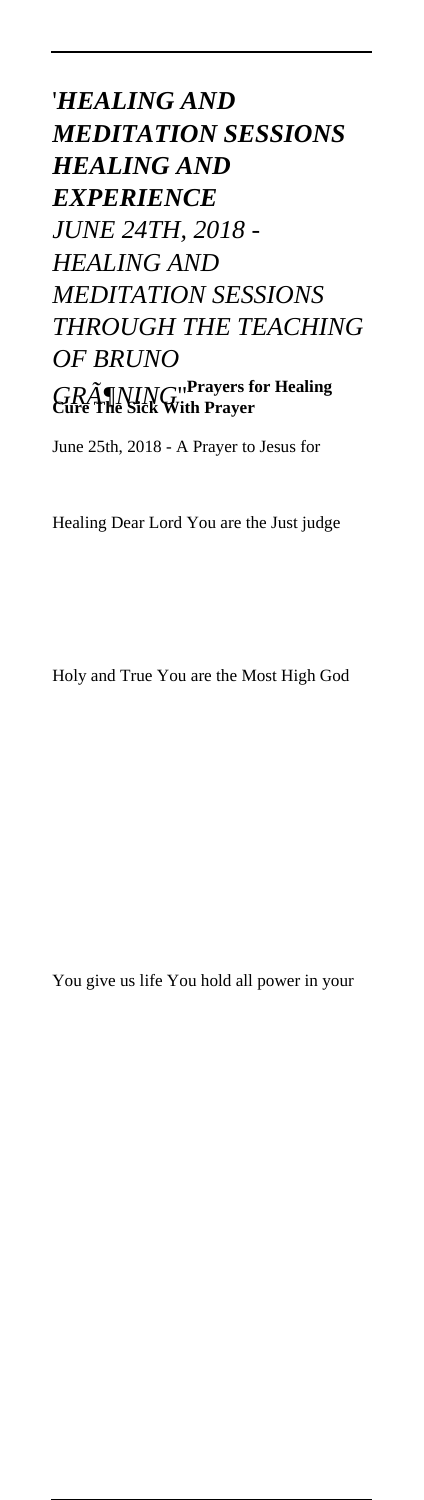'**WORLD HEALING WAVE TV TROPES** JUNE 22ND, 2018 - THE WORLD HEALING WAVE MAGICALLY REPAIRS A SETTING OF ANY AND ALL DESTRUCTION DONE TO IT BY EVIL FORCES IT CAN HAVE A LOT OF DIFFERENT CAUSES THE HEROES  $\hat{a} \in$ 

### '**Divine Healing Hands Experience Divine Power to Heal You**

June 23rd, 2018 - Divine Healing Hands Experience Divine Power to Heal You Animals and Nature and to Transform All Life Soul Power Zhi Gang Sha Dr on Amazon com FREE shipping on qualifying offers'

### '**Attitudinal Healing Connection Inc**

June 22nd, 2018 - Attitudinal Healing Connection is proud to announce the completion of our annual report for 2016 Click the image above to see the PDF version'

# '*prayer for this day healing prayer thanksgiving prayer*

*June 23rd, 2018 - Kirby Reply September 5th 2011 at 10 27 pm Dear Friend I am so happy to hear you are from Pakistan amp the Lord is impressing on your culture the truth the light amp the life stand strong in all your ways*' '*HEALING AND MEDITATION SESSIONS NEWS JUNE 22ND, 2018 - HEALING AND MEDITATION SESSIONS THROUGH THE TEACHING*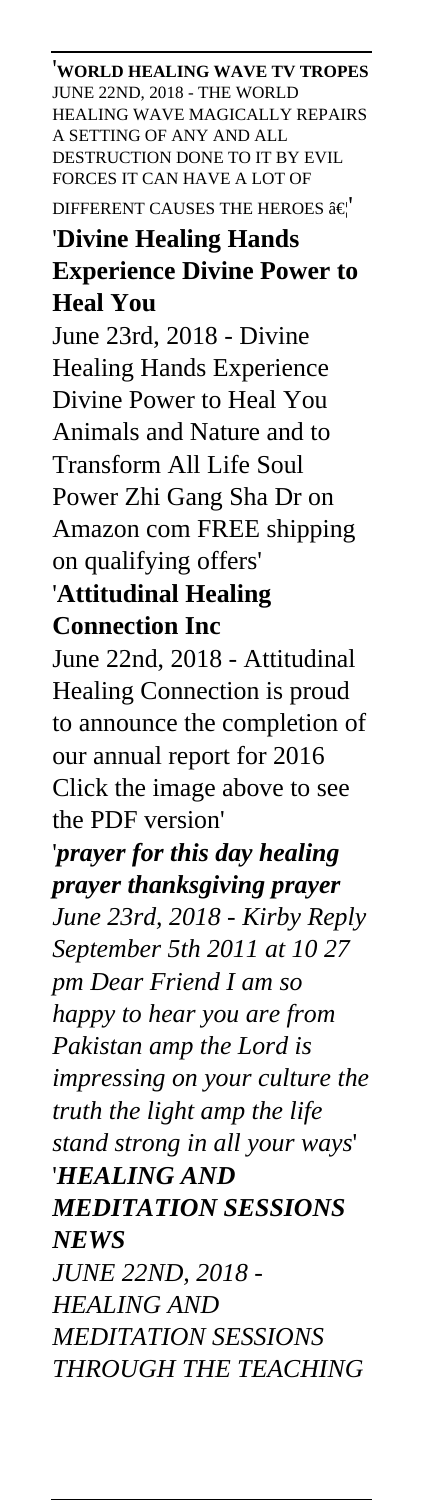*OF BRUNO GRöNING*''*The Brain's Way Of Healing Five Incredible New Ways To February 3rd, 2017 - From Light And Sound To Electricity And Motion These Non Invasive Techniques Featured In The Brain S Way Of Healing Provide Promising Insight Into Our Brain S Ability To Rebound And Heal From Disease And Injury*'

'**Testimonials Healing From A Distance John Of God Healing**

June 23rd, 2018 - Testimonials Healing From

A Distance If You Wish To Receive Distant

Healing At Home From John Of God And

The Entities Click Here,

'**Alternative medicine Wikipedia**

June 23rd, 2018 - Alternative medicine fringe

medicine pseudomedicine or simply

questionable medicine is the use and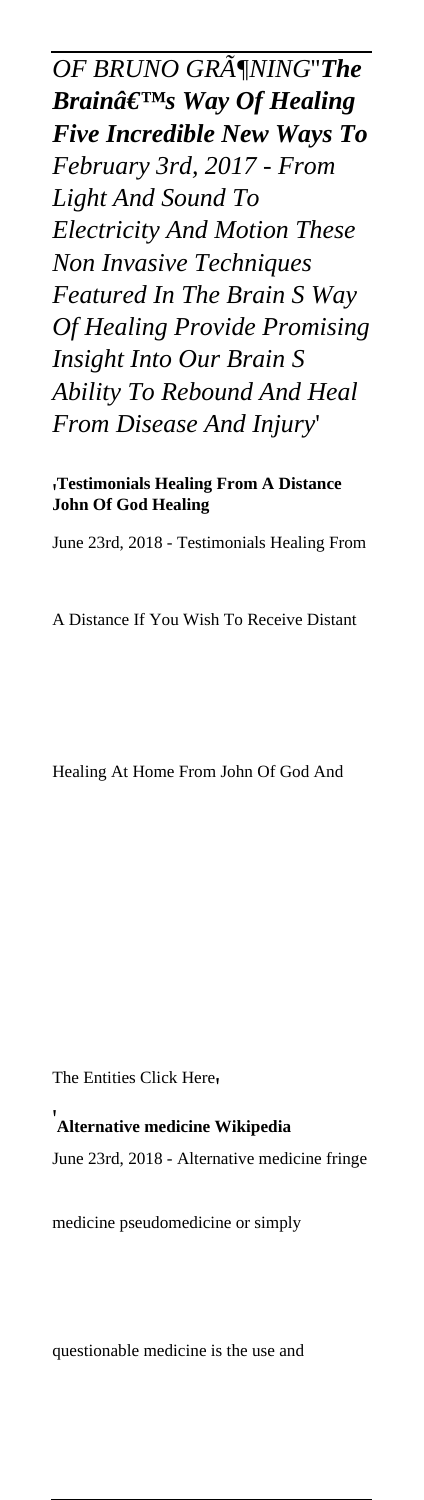disproven impossible to prove or excessively harmful in relation to their effect  $\hat{a} \in \hat{B}$  in the attempt to achieve the healing effects of medicine''*Margaret J Wheatley What Do We Measure And Why June 22nd, 2018 - Bio Margaret Wheatley Is A Well Respected Writer Speaker And Teacher For How We Can Accomplish Our Work Sustain Our Relationships And Willingly Step Forward To Serve In This Troubling Time*''*ADRENAL FATIGUE SYMPTOMS AMP HEALING ALTERNATIVES JUNE 23RD, 2018 - ADRENAL FATIGUE IS CHARACTERIZED BY RELENTLESS DEBILITATING FATIGUE THE ADRENAL GLANDS ARE YOUR BODY* a€™S *PRIMARY "SHOCK ABSORBERS ― THESE TWO LITTLE THUMB SIZED GLANDS SITTING ON TOP OF YOUR KIDNEYS PRODUCE HORMONES INCLUDING NOREPINEPHRINE CORTISOL AND DHEA THAT ALLOW YOU TO RESPOND TO THE CONDITIONS OF YOUR DAILY LIFE IN HEALTHY AND*"eReaderGirl â€" **Rescuing Your Wallet from Overpriced Ebooks** June 24th, 2018 - The Renewal A Project Restoration Novel Project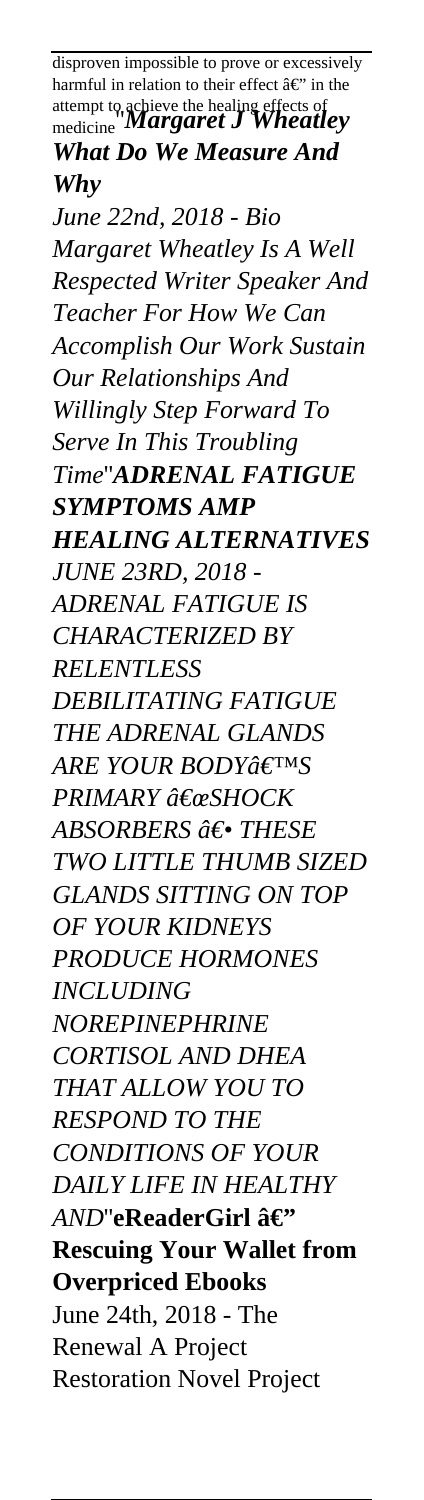Restoration Series Book 2 Terri Kraus Leslie Ruskin has just purchased the historic Midlands Building whichâ€"like her lifeâ€"needs a little renovation' '*Amazing Stories Christian Testimonies Healing Miracles June 23rd, 2018 - The 700 Club features Christian testimonies of miracles healings and other inspirational stories*''*The Healing Power Of Green Spaces Urban Planning And May 7th, 2018 - Gensler S Global Experts Discuss The Planning And Design Of Urban Landscapes And The Spaces Within Them*'

'**To Touch Or Not To Touch Exploring Prohibition On Touch** June 23rd, 2018 - Introduction Touch is one

of the most essential elements of human

development a profound method of

communication a critical component of the

health and growth of infants and a powerful